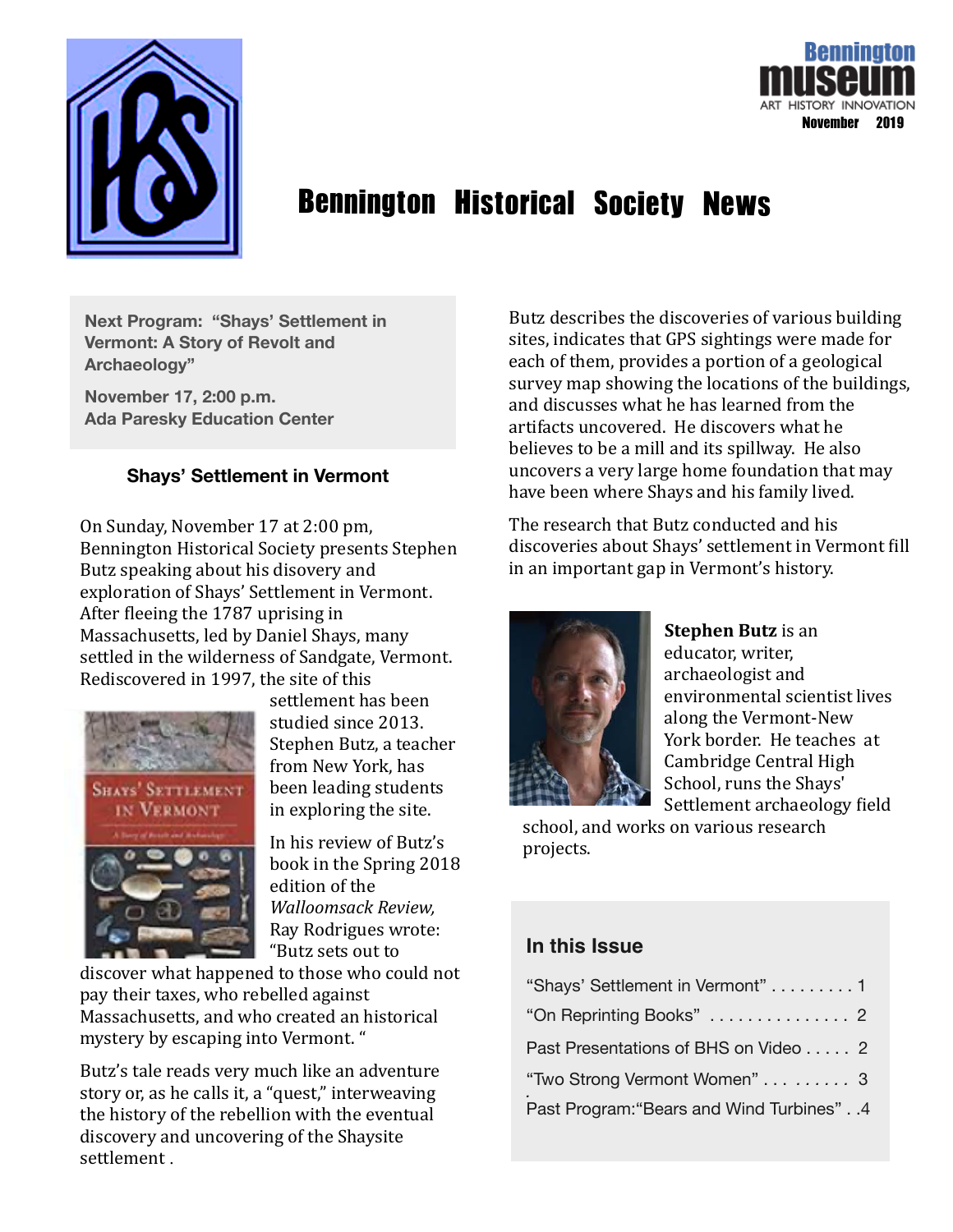## **On Reprinting Books**

The Bennington Historical Society Board has been discussing whether to reprint certain books that have been out of print and would like to know whether newsletter readers would like to have reprints available to them.

One such book is Isaac Jennings' *History of Bennington and its First Church*, published in



1869. An online copy of the book may be found at: http://bit.ly/ IsaacJennings

Individual chapters include the first meeting house, the first church, the disagreement with New York over who controls Vermont, 

the Battle of Bennington, and the lives of many early settlers.

Another possible book for us to reprint is Abby Hemenway's *Vermont Historical Magazine*, *The Local History of Bennington*, 1860-1883, published in 1887. Its contents include a military and census history of Bennington by Hiland Hall, with brief biographies, a chapter on the Battle of Bennington, and a long poem on Vermont.

Or perhaps you'd be interested in Lewis Cass Aldrich's 1889 History of Bennington County, *Vermont*, with illustrations and biographical sketches of some of its prominent men and pioneers. Its contents include Bennington's early discovery, the town during the French and Indian War, and Bennington's press, judiciary, and medical profession, as well as brief histories of the towns around Bennington.

Which of these books or another particular book about Bennington's history should the Historical Society consider reprinting? If you have a preference, please send an email to Ray Rodrigues at raymond\_rodrigues@msn.com

## **View Videos of Previous Bennington Historical Society Talks**

History...Where it Happened - Park McCullough House 08.01.16 [http://bit.ly/McCullHouse](%22)

Dick Smith interviews Mary Feidner, who takes us through the history of the Park McCullough House in North Bennington. Learn about John McCullough, Lizzie Park, Hiland Hall, and even Hall Park McCullough. If you wonder what a porte cochere is, they'll show you.

#### Bennington Trolleys [http://bit.ly/trolleybenn](%22)

There were three trolley systems in Bennington, Vt. The oldest was the Bennington & Woodford Electric Railway System, which started in 1894. The second system started in 1895, and the third in 1903. Joe Hall, local historian, presents a program on the Bennington Trolleys to the Bennington Historical Society on Feb.21, 2016.

#### Edward Hamlin Everett [http://bit.ly/everettbhs](%22)

Tyler Resch discusses Everett, who made his fortune in bottle manufacturing and oil. The building and grounds of his Bennington estate became Southern Vermont College, which recently closed. His orchard of 70,000 trees was once the largest one-man owned orchard in America. His company, The American Bottle Company, merged with Corning to become 0wens Corning. Prior to the 1929 stock market crash, Everett's estimated wealth was between \$40-50 million.

Tim Wager's Colorized Photos of Bennington [http://bit.ly/wagerpix](%22)

Callie Raspuzzi discusses Wager's colorization process, compares it to other colored photos and prints, and takes us through views of Bennington that we otherwise would not have seen.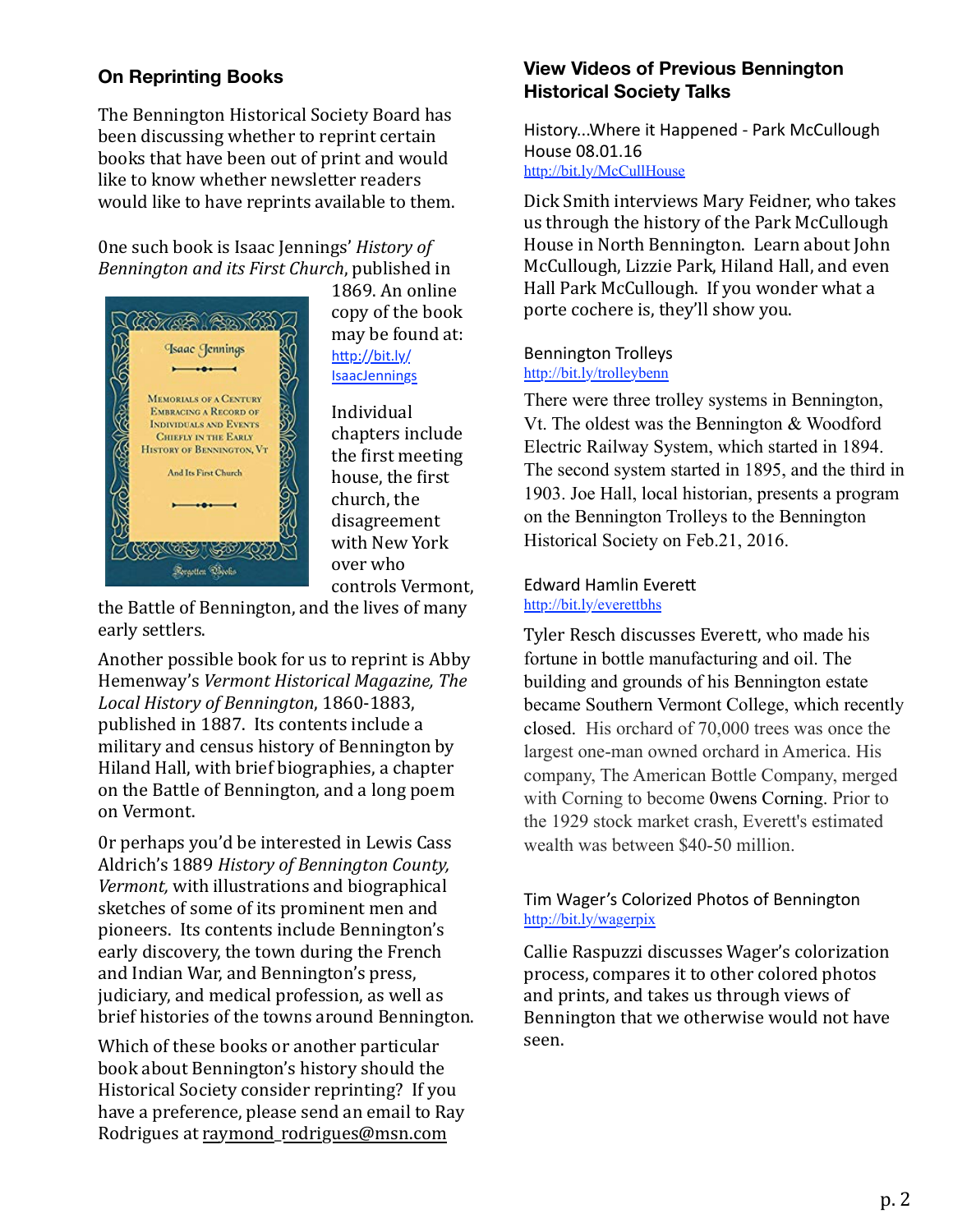To call **Clarina Howard Nichols** a suffragette is a misnomer because the term and all implied by the word did not exist in 1852 Vermont. Clarina was, however, a strong voice for the women's movement. She was a journalist, public speaker, and advocate for temperance, abolition, and women's rights.



Born in Townsend, Vermont, she first married a Baptist minister who was so abusive that the court granted her a divorce and the right to keep her children. In the 19th century the law prevented women from

suing for divorce or retaining custody of their children. Her second marriage was to George Nichols, a newspaper publisher in Brattleboro.

Nichols was several years her senior, and when he became an invalid, she took over as editor of the paper, *The Democrat*. Clarina Nichols helped organize the first of many petitions submitted to the Vermont Legislature to give women the right to vote in school meetings. When the petition finally came to a vote, it was defeated by a fairly narrow margin. In 1847 she wrote a series of editorials on married women's property rights. These led to the passage by the Vermont Legislature providing for such rights. Thanks to Nichols' effort, a Vermont woman was no longer required by law to turn over all her possessions, including her body, to her husband. He could no longer commit her to a mental institution or require her to have an abortion without her consent.

When George Nichols died in 1855, Clarina relocated her family to Kansas. This was the time of "Bloody Kansas," and she saw the

opportunity to influence change. She lobbied the Wyandotte Constitutional Convention, and because of her efforts, the final Kansas State Constitution granted women equal rights to education, custody of their children and the right to vote in local school matters. She died in California in 1885 where she moved to be with her family.

Fourteen years after Clarina Nichols died, **Consuelo N. Bailey** was born in Fairfield, Vermont. After graduating from UVM, she enrolled in Boston University School of Laws where she earned her law degree. Returning to Vermont, she was one of the few women lawyers in the State. In 1926 she was the first woman admitted to



practice law in front of the Vermont Supreme Court. A quietly determined woman, Bailey opened doors for Vermont

women. At the age of 25 she was elected state attorney of Chittenden County and in 1930 to the Vermont Senate. In 1934 she was elected vice chair of the State GOP and the next year Republican National Commiteewoman. In her third term as an elected member of the Vermont House of Representatives, she was elected Speaker of the House, the first

continued on p. 4